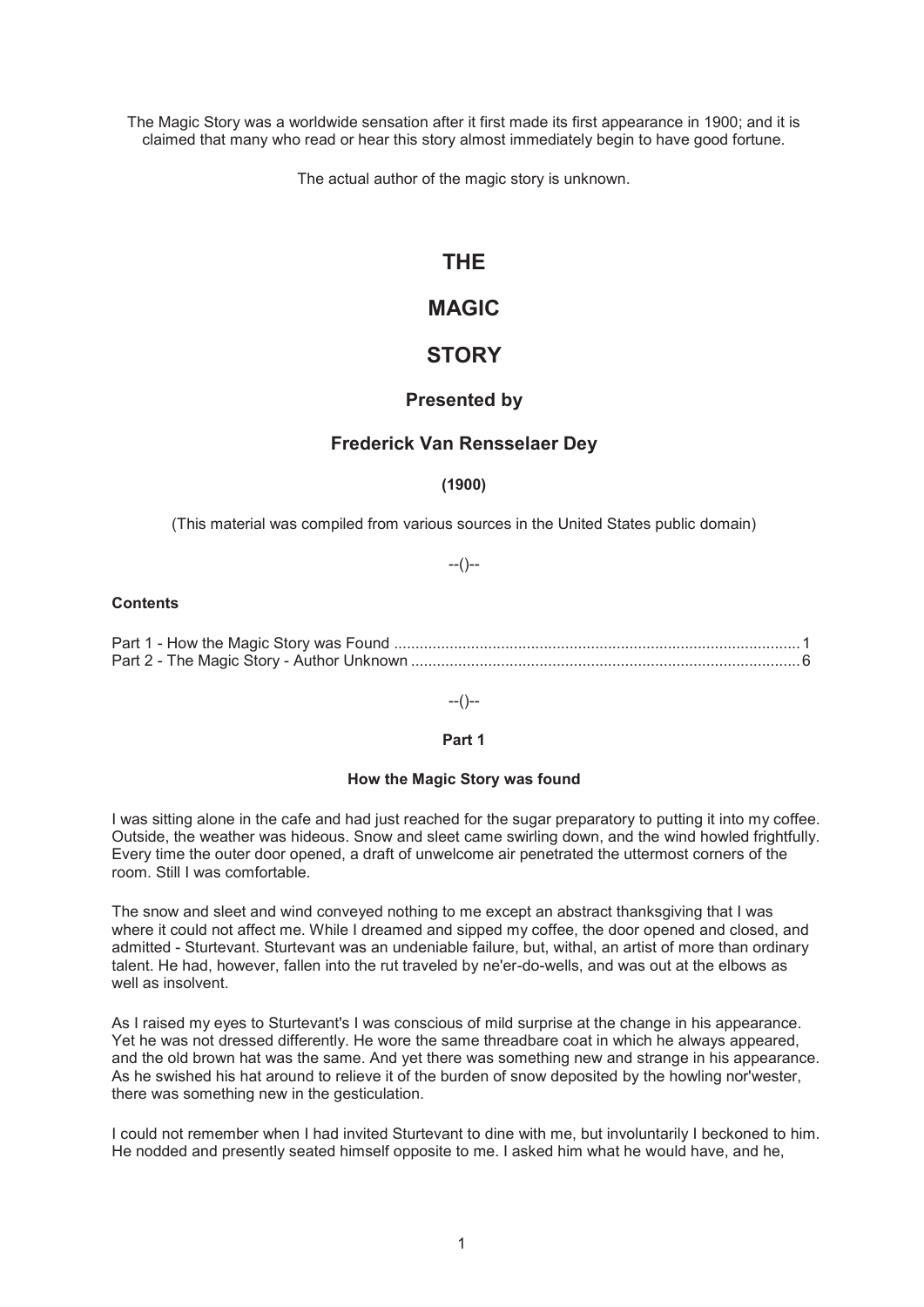after scanning the bill of fare carelessly, ordered from it leisurely, and invited me to join him in coffee for two.

I watched him in stupid wonder, but, as I had invited the obligation, I was prepared to pay for it, although I knew I hadn't sufficient cash to settle the bill. Meanwhile I noticed the brightness of his usual lackluster eyes, and the healthful, hopeful glow upon his cheek, with increasing amazement.

"Have you lost a rich uncle?" I asked. "No," he replied, calmly, "but I have found my mascot." "Brindle, bull or terrier?" I inquired. "Currier," said Sturtevant, at length, pausing with his coffee cup half way to his lips, "I see that I have surprised you. It is not strange, for I am a surprise to myself. I am a new man, a different man, - and the alteration has taken place in the last few hours.

You have seen me come into this place 'broke' many a time, when you have turned away, so that I would think you did not see me. I knew why you did that. It was not because you did not want to pay for a dinner, but because you did not have the money to do it. Is that your check? Let me have it. Thank you. I haven't any money with me tonight, but I, - well, this is my treat." He called the waiter to him, and, with an inimitable flourish, signed his name on the backs of the two checks, and waved him away.

After that he was silent for a moment while he looked into my eyes, smiling at the astonishment which I in vain strove to conceal. "Do you know an artist who possess more talent than I?" he asked, presently. "No. Do you happen to know anything in the line of my profession that I could not accomplish, if I applied myself to it? No. You have been a reporter for the dailies for - how many? - seven or eight years. Do you remember when I ever had any credit until tonight? No. Was I refused just now? You have seen for yourself. Tomorrow my new career begins. Within a month I shall have a bank account. Why? Because I have discovered the secret of success."

"Yes," he continued, when I did not reply, "my fortune is made. I have been reading a strange story, and since reading it, I feel that my fortune is assured. It will make your fortune, too. All you have to do is read it. You have no idea what it will do for you. Nothing is impossible after you know that story. It makes everything as plain as A, B, C. The very instant you grasp its true meaning, success is certain. This morning I was a hopeless, aimless bit of garbage in the metropolitan ash can; tonight I wouldn't change places with a millionaire. That sounds foolish, but it is true. The millionaire has spent his enthusiasm; mine is all at hand."

"You amaze me," I said, wondering if he had been drinking absinthe.

"Won't you tell me the story? I should like to hear it."

"Certainly. I mean to tell it to the whole world. It is really remarkable that it should have been written and should remain in print so long, with never a soul to appreciate it until now. This morning I was starving. I hadn't any credit, nor a place to get a meal. I was seriously meditating suicide. I had gone to three of the papers for which I had done work, and had been handed back all that I had submitted. I had to choose quickly between death by suicide and death slowly by starvation. Then I found the story and read it. You can hardly imagine the transformation. Why, my dear boy, everything changed at once, - and there you are."

"But what is the story, Sturtevant?"

"Wait; let me finish. I took those old drawings to other editors, and every one of them was accepted at once."

"Can the story do for others what it has done for you? For example, would it be of assistance to me?" I asked.

"Help you? Why not? Listen and I will tell it to you, although, really, you should read it. Still I will tell it as best I can. It is like this: you see, - - -" The waiter interrupted us at that moment. He informed Sturtevant that he was wanted on the telephone, and with a word of apology, the artist left the table.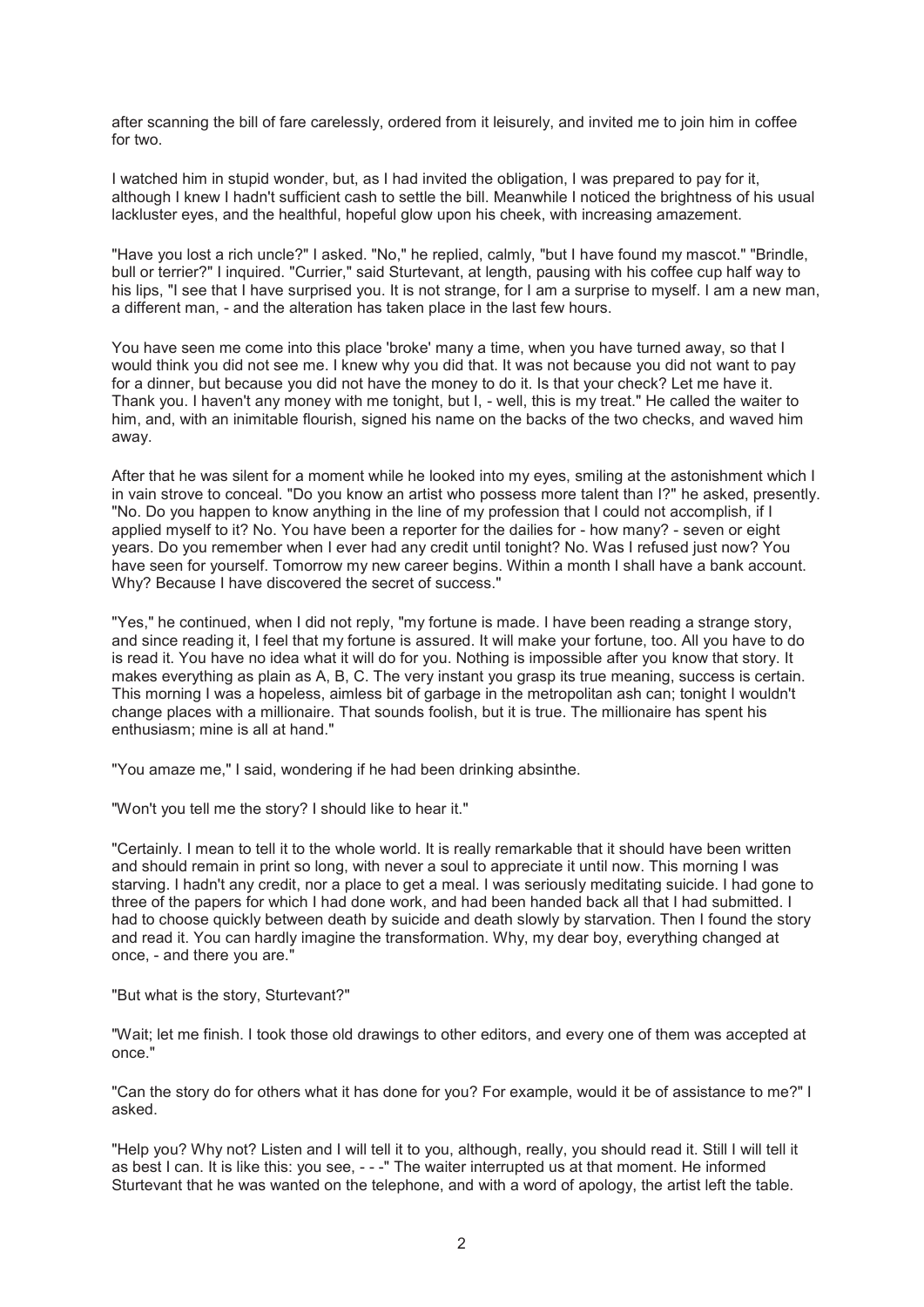Five minutes later I saw him rush out into the sleet and wind and disappear. Within the recollection of the frequenters of that cafe, Sturtevant had never before been called out by telephone. That, of itself, was substantial proof of a change in his circumstances.

One night, on the street, I encountered Avery, a former college chum, then a reporter on one of the evening papers. It was about a month after my memorable interview with Sturtevant, which, by that time, was almost forgotten.

"Hello, old chap," he said; "how's the world using you? Still on space?" "Yes," I replied, bitterly, "with prospects of being on the town, shortly. But you look as if things were coming your way. Tell me all about it."

"Things have been coming my way, for a fact, and it is all remarkable, when all is said. You know Sturtevant, don't you? It's all due to him. I was plumb down on my luck, - thinking of the morgue and all that, - looking for you, in fact, with the idea you would lend me enough to pay my room rent, when I met Sturtevant. He told me a story, and, really, old man, it is the most remarkable story you ever heard; it made a new man out of me. Within twenty-four hours I was on my feet and I've hardly known a care or a trouble since." Avery's statement, uttered calmly, and with the air of one who had merely pronounced an axiom, recalled to my mind the conversation with Sturtevant in the cafe that stormy night, nearly a month before. "It must be a remarkable story," I said, incredulously. "Sturtevant mentioned it to me once. I have not seen him since. Where is he now?" "He has been making war sketches in Cuba, at two hundred a week; he's just returned. It is a fact that everybody who has heard the story has done well since. There are Cosgrove and Phillips, - friends of mine, - you don't know them. One's a real estate agent; the other's a broker's clerk, Sturtevant told them the story, and they have experienced the same results that I have; and they are not the only ones.

"Do you know the story?" I asked. "Will you try its effect on me?"

"Certainly; with the greatest pleasure in the world. I would like to have it printed in big black type, and posted on the elevated stations throughout New York. It certainly would do a lot of good, and it's as simple as A, B, C: like living on a farm. Excuse me a minute, will you? I see Danforth over there. Back in a minute, old chap." If the truth be told, I was hungry. My pocket at that moment contained exactly five cents; just enough to pay my fare up-town, but insufficient also to stand the expense of filling my stomach.

There was a "night owl" wagon in the neighborhood, where I had frequently "stood up" the purveyor of midnight dainties, and to him I applied. He was leaving the wagon as I was on the point of entering it, and I accosted him. "I'm broke again," I said, with extreme cordiality. "You'll have to trust me once more. Some ham and eggs, I think, will do for the present." He coughed, hesitated a moment, and then re-entered the wagon with me. "Mr. Currier is good for anything he orders'" he said to the man in charge; "one of my old customers. This is Mr. Bryan, Mr. Currier. He will take good care of you, and 'stand for' you, just the same as I would. The fact is, I have sold out. I've just turned over the outfit to Bryan. By the way, isn't Mr. Sturtevant a friend of yours?" I nodded.

I couldn't have spoken if I had tried. "Well," continued the ex-"night owl" man, "he came in here one night, about a month ago, and told me the most wonderful story I ever heard. I've just bought a place in Eighth Avenue, where I am going to run a regular restaurant - near Twenty-third Street. Come and see me." He was out of the wagon and the sliding door had been banged shut before I could stop him; so I ate my ham and eggs in silence, and resolved that I would hear that story before I slept. In fact, I began to regard it with superstition. If it had made so many fortunes, surely it should be capable of making mine. The certainty that the wonderful story - I began to regard it as magic - was in the air, possessed me. As I started to walk homeward, fingering the solitary nickel in my pocket and contemplating the certainty of riding downtown in the morning, I experienced the sensation of something stealthily pursuing me, as if Fate were treading along behind me, yet never overtaking, and I was conscious that I was possessed with or by the story.

When I reached Union Square, I examined my address book for the home of Sturtevant. It was not recorded there. Then I remembered the cafe in University Place, and, although the hour was late, it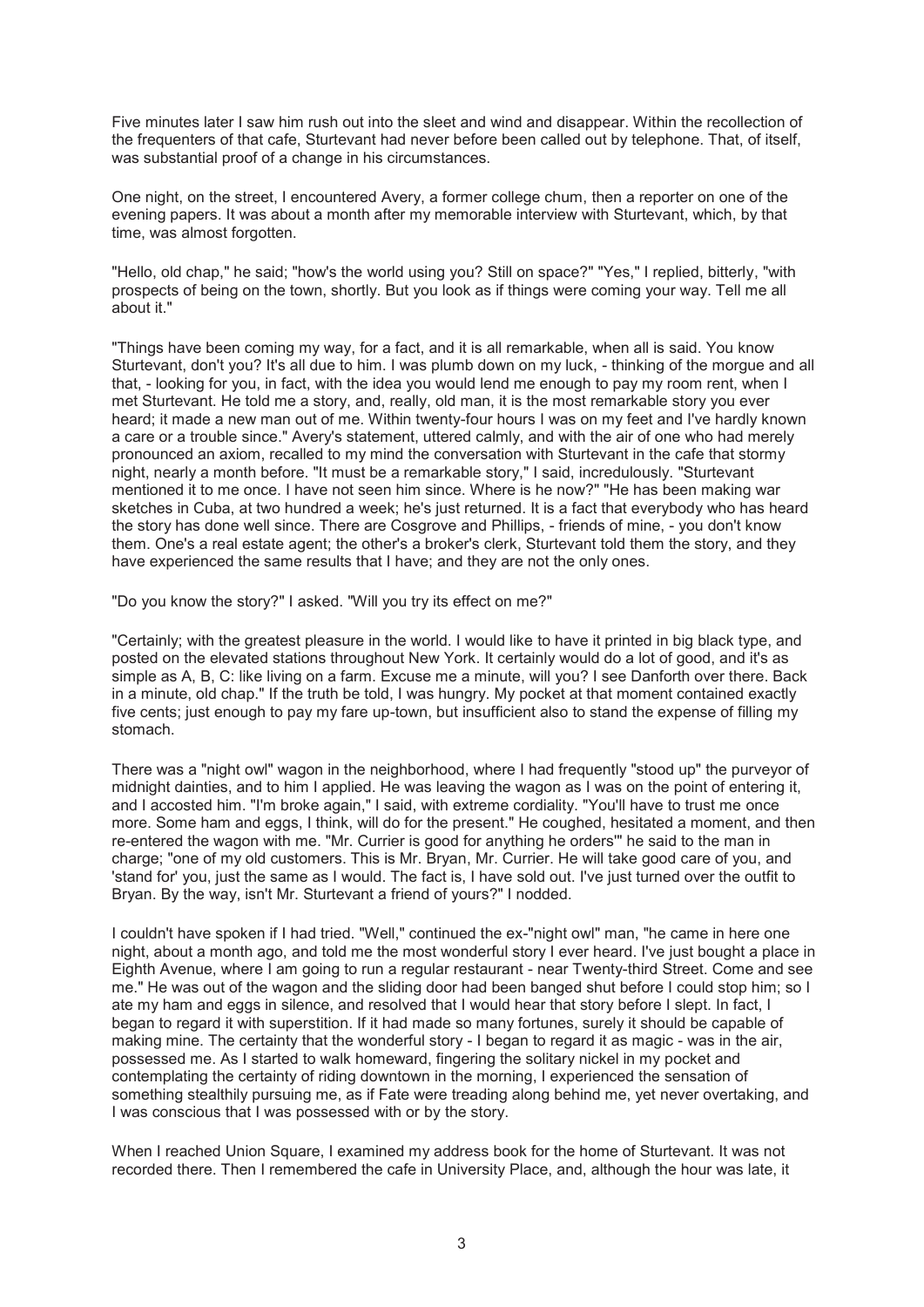occurred to me that he might be there. He was! In a far corner of the room, surrounded by a group of acquaintances, I saw him. He discovered me at the same instant, and motioned to me to join them at the table. There was no chance for the story, however. There were half a dozen around the table, and I was the furthest removed from Sturtevant. But I kept my eyes upon him, and bided my time, determined that, when he rose to depart, I would go with him.

A silence, suggestive of respectful awe, had fallen upon the party when I took my seat. Everyone had seemed to be thinking, and the attention of all was fixed upon Sturtevant. The cause was apparent. He had been telling the story. I had entered the cafe just too late to hear it. On my right, when I took my seat, was a doctor; on my left a lawyer. Facing me on the other side was a novelist with whom I had some acquaintance. The others were artists and newspapermen.

"It's too bad, Mr. Currier," remarked the doctor; "you should have come a little sooner, Sturtevant has been telling us a story; it is quite wonderful, really. I say, Sturtevant, won't you tell that story again, for the benefit of Mr. Currier?" "Why yes. I believe that Currier has, somehow, failed to hear the magic story, although, as a matter of fact, I think he was the first one to whom I mentioned it at all. It was here, in this cafe, too, - at this very table.

Do you remember what a wild night that was, Currier? Wasn't I called to the telephone, or something like that?

To be sure! I remember, now; interrupted just at the point when I was beginning the story. After that I told it to three or four fellows, and it 'braced them up,' as it had me. It seems incredible that a mere story can have such a tonic effect upon the success of so many persons who are engaged in such widely different occupations, but that is what it has done. It is a kind of never-failing remedy, like a cough mixture that is warranted to cure everything, from a cold in the head to galloping consumption. There was Parsons, for example. He is a broker, you know, and had been on the wrong side of the market for a month. He had utterly lost his grip, and was on the verge of failure. I happened to meet him at the time he was feeling the bluest, and before we parted, something brought me around to the subject of the story, and I related it to him. It had the same effect on him as it had on me, and has had on everybody who has heard it, as far as I know.

I think you will all agree with me, that it is not the story itself that performs the surgical operation on the minds of those who are familiar with it; it is the way it is told, -in print, I mean. The author has, somehow, produced a psychological effect which is indescribable. The reader is hypnotized. He receives a mental and moral tonic.

Perhaps, doctor, you can give some scientific explanation of the influence exerted by the story. It is a sort of elixir manufactured out of words, eh?" From that the company entered upon a general discussion of theories.

Now and then slight references were made to the story itself, and they were just sufficient to tantalize me, -the only one present who had not heard it.

At length, I left my chair, and passing around the table, seized Sturtevant by one arm, and succeeded in drawing him away from the party. "If you have any consideration for an old friend who is rapidly being driven mad by the existence of that confounded story, which Fate seems determined that I shall never hear, you will relate it to me now," I said, savagely. Sturtevant stared at me in wild surprise. "All right," he said. "The others will excuse me for a few moments, I think. Sit down here, and you shall have it. I found it pasted in an old scrapbook I purchased in Ann Street, for three cents and there isn't a thing about it by which one can get any idea in what publication it originally appeared, or who wrote it. When I discovered it, I began casually to read it, and in a moment I was interested. Before I left it, I had read it through many times, so that I could repeat it almost word for word. It affected me strangely, -as if I had come in contact with some strong personality.

There seems to be in the story a personal element that applies to every one who reads it. Well, after I had read it several times, I began to think it over. I couldn't stay in the house, so I seized my coat and hat and went out. I must have walked several miles, buoyantly, without realizing that I was the same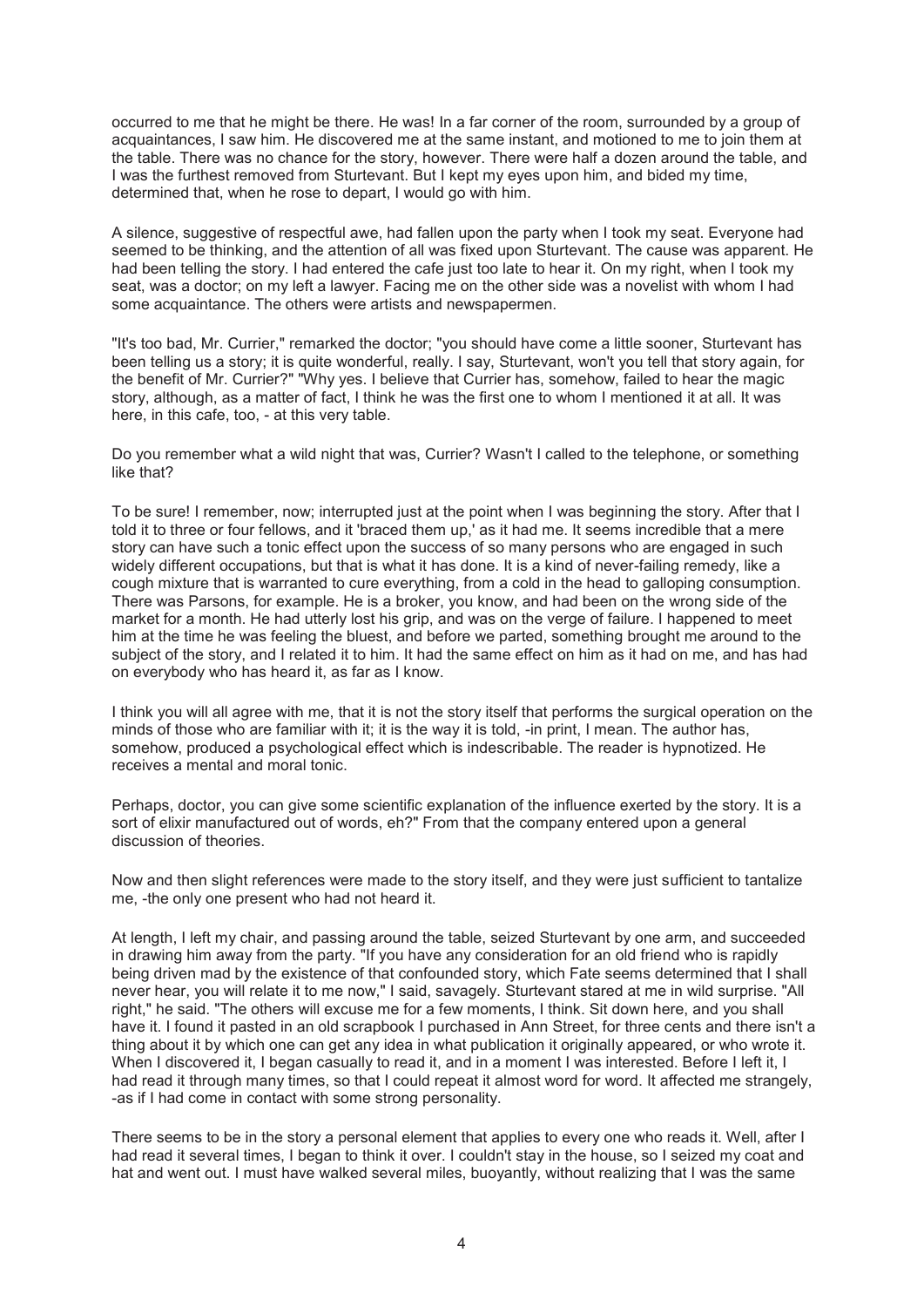man, who, in only a short time before, had been in the depths of despondency. That was the day I met you here, -you remember." We were interrupted at that instant by a uniformed messenger, who handed Sturtevant a telegram. It was from his chief, and demanded his instant attendance at the office. The sender had already been delayed an hour, and there was no help for it; he must go at once. "Too bad!" said Sturtevant, rising and extending his hand.

"Tell you what I'll do, old chap. I'm not likely to be gone any more than an hour or two. You take my key and wait for me in my room. In the escritoire near the window you will find an old scrapbook bound in rawhide. It was manufactured, I have no doubt, by the author of the magic story. Wait for me in my room until I return."

I found the book without difficulty. It was a quaint, homemade affair, covered, as Sturtevant had said, with rawhide, and bound with leather thongs. The pages formed an odd combination of yellow paper, vellum and homemade parchment. I found the story, curiously printed on the last-named material. It was quaint and strange. Evidently, the printer had "set" it under the supervision of the writer. The phraseology was an unusual combination of seventeenth and eighteenth century mannerisms, and the interpolation of italics and capitals could have originated in no other brain than that of its author. In reproducing the following story, the peculiarities of type, etc. are eliminated, but in other respects it remains unchanged.

 $-(-)$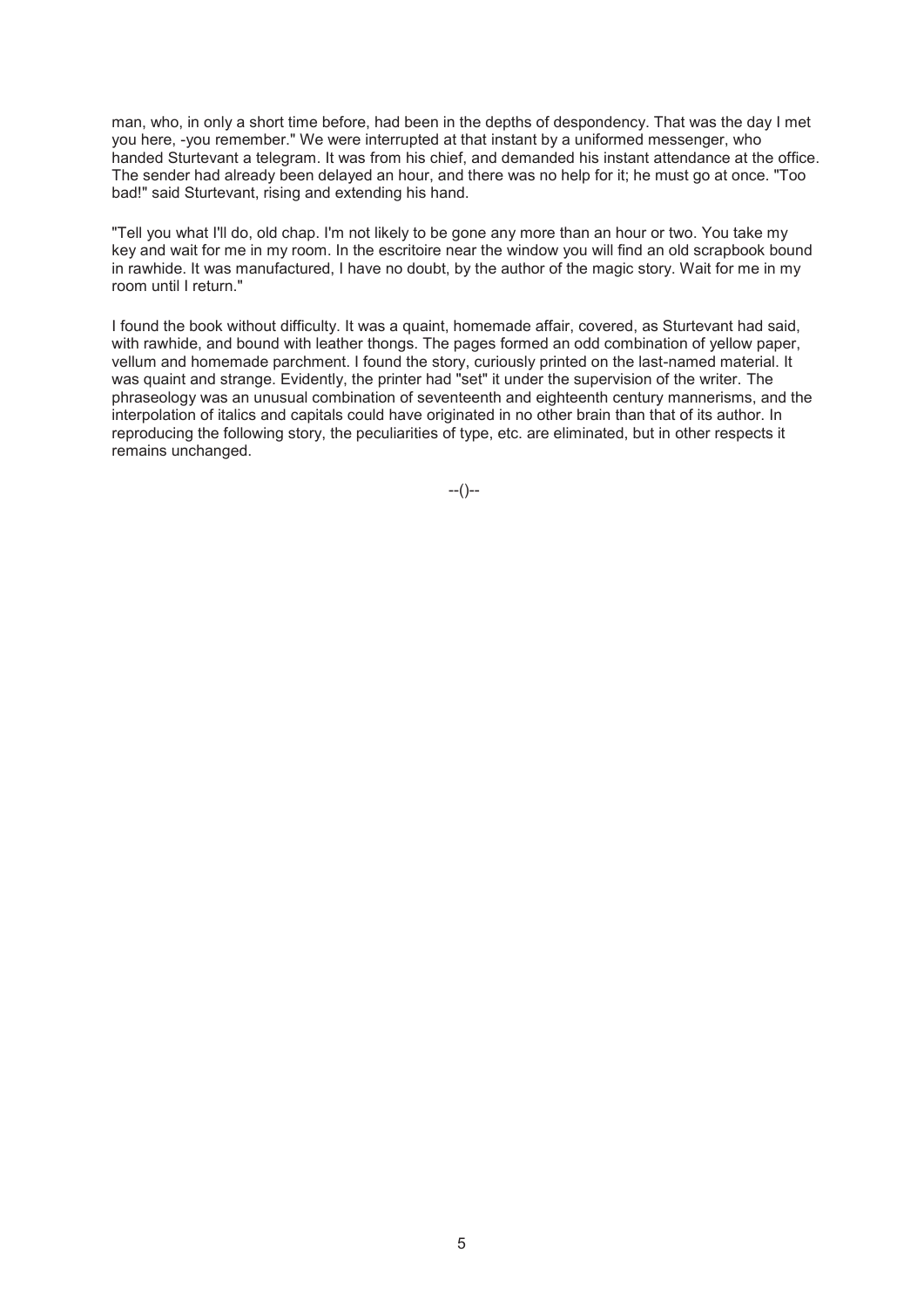### **Part 2**

#### **The Magic Story**  (Author Unknown)

Inasmuch as I have evolved from my experience the one great secret of success for all worldly undertakings, I deem it wise, now that the number of my days is nearly counted, to give to the generations that are to follow me the benefit of whatsoever knowledge I possess. I do not apologize for the manner of my expression, nor for the lack of literary merit, the latter being, I wot, its own apology. Tools much heavier than the pen have been my portion, and moreover, the weight of years has somewhat palsied the hand and brain; nevertheless, the fact I can tell, and what I deem the meat within the nut. What mattereth it, in what manner the shell be broken, so that the meat be obtained and rendered useful? I doubt not that I shall use, in the telling, expressions that have clung to my memory since childhood; for, when men attain the number of my years, happenings of youth are like to be clearer to their perceptions than are events of recent date; nor doth it matter much how a thought is expressed, if it be wholesome and helpful, and findeth the understanding.

Much have I wearied my brain anent the question, how best to describe this recipe for success that I have discovered, and it seemeth advisable to give it as it came to me; that is, if I relate somewhat of the story of my life, the directions for agglomerating the substances, and supplying the seasoning for the accomplishment of the dish, will plainly be perceived. Happen they may; and that men may be born generations after I am dust, who will live to bless me for the words I write.

*\* \* \**

My father, then, was a seafaring man who, early in life, forsook his vocation, and settled on a plantation in the colony of Virginia, where, some years thereafter, I was born, which event took place in the year 1642; and that was over a hundred years ago. Better for my father had it been, had he hearkened to the wise advice of my mother, that he remain in the calling of his education; but he would not have it so, and the good vessel he captained was bartered for the land I spoke of. Here beginneth the first lesson to be acquired:

#### **Man should not be blinded to whatsoever merit exists in the opportunity which he hath in hand, remembering that a thousand promises for the future should weigh as naught against the possession of a single piece of silver.**

When I had achieved ten years, my mother's soul took flight, and two years thereafter my worthy father followed her. I, being their only begotten, was left alone; howbeit, there were friends who, for a time, cared for me; that is to say, they offered me a home beneath their roof - a thing which I took advantage of for the space of five months. From my father's estate there came to me naught; but, in the wisdom that came with increasing years, I convinced myself that his friend, under whose roof I lingered for some time, had defrauded him, and therefore me.

Of the time from the age of twelve and a half until I was three and twenty, I will make no recital here, since that time hath naught to do with this tale; but some time after, having in my possession the sum of sixteen guineas, ten, which I had saved from the fruits of my labor, I took ship to Boston town, where I began to work first as a cooper, and thereafter as a ship's carpenter, although always after the craft was docked; for the sea was not amongst my desires.

Fortune will sometimes smile upon an intended victim because of pure perversity of temper. Such was one of my experiences. I prospered, and at seven and twenty, owned the yard wherein, less than four years earlier, I had worked for hire. Fortune, howbeit, is a jade who must be coerced; she will not be coddled. Here beginneth the second lesson to be acquired:

**Fortune is ever elusive, and can only be retained by force. Deal with her tenderly and she will forsake you for a stronger man. (In that, methinks, she is not unlike other women of my knowledge)**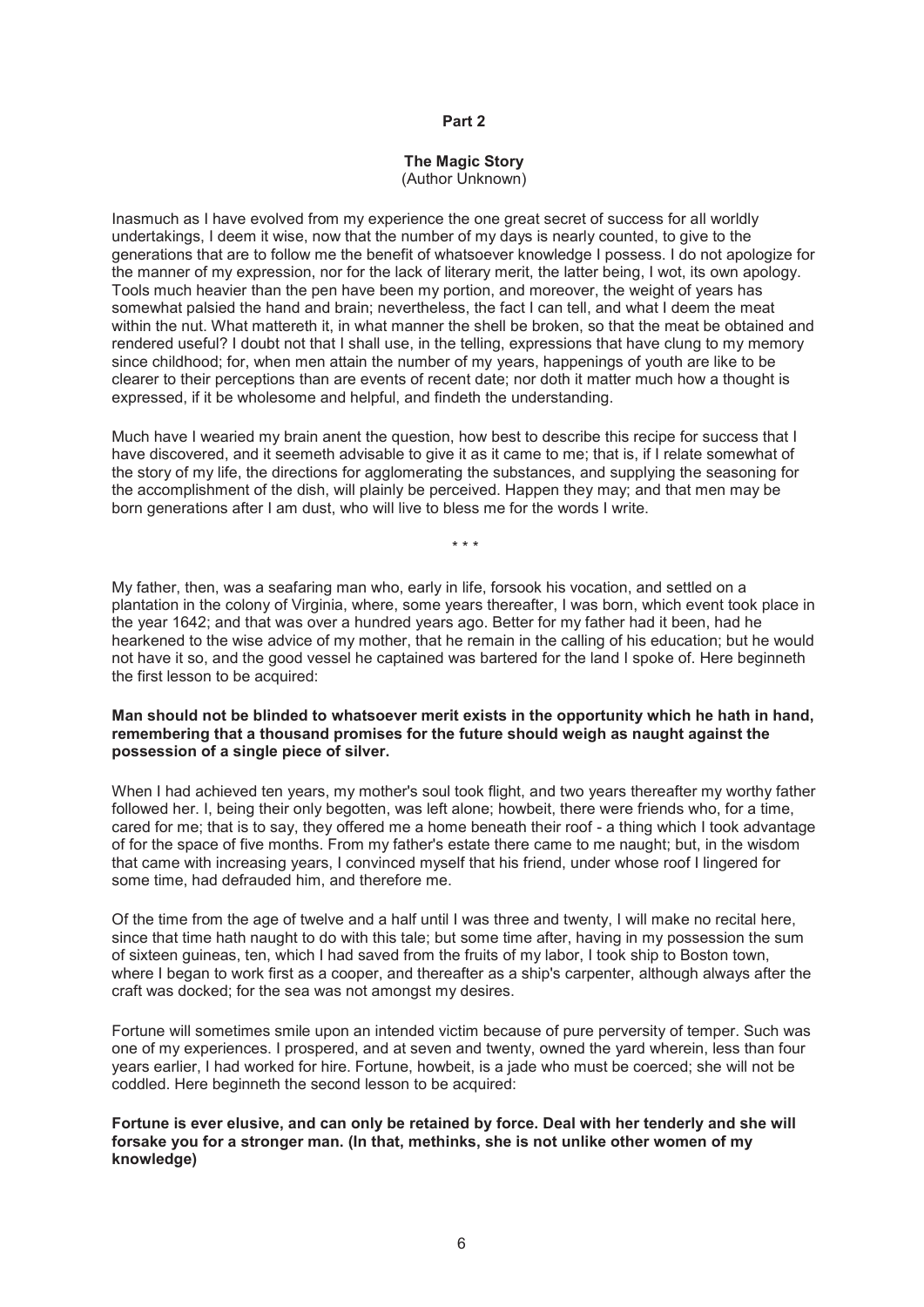About this time, Disaster (which is one of the heralds of broken spirits and lost resolve), paid me a visit. Fire ravaged my yards, leaving me nothing in its blackened paths but debts, which I had not the coin wherewith to defray. I labored with my acquaintances, seeking assistance for a new start, but the fire that had burned my competence, seemed also to have consumed their sympathies. So it happened, within a short time, that not only had I lost all, but I was hopelessly indebted to others; and for that they cast me into prison.

It is possible that I might have rallied from my losses but for this last indignity, which broke down my spirits so that I became utterly despondent. Upward of a year I was detained within the gaol; and, when I did come forth, it was not the same hopeful, happy man, content with his lot, and with confidence in the world and its people, who had entered there.

Life has many pathways, and of them by far the greater number lead downward. Some are precipitous, others are less abrupt; but ultimately, no matter at what inclination the angle may be fixed, they arrive at the same destination - failure. And here beginneth the third lesson:

### **Failure exists only in the grave. Man, being alive, hath not yet failed; always he may turn about and ascend by the same path he descended by; and there may be one that is less abrupt (albeit longer of achievement) and more adaptable to his condition.**

When I came forth from prison, I was penniless. In all the world I possessed naught beyond the poor garments which covered me, and a walking stick which the turnkey had permitted me to retain, since it was worthless. Being a skilled workman, howbeit, I speedily found employment at good wages; but, having eaten of the fruit of worldly advantage, dissatisfaction possessed me. I became morose and sullen; whereat, to cheer my spirits, and for the sake of forgetting the losses I had sustained, I passed my evenings at the tavern. Not that I drank overmuch of liquor, except on occasion (for I have ever been somewhat abstemious), but that I could laugh and sing, and parry wit and badinage with my ne'er-do-well companions; and here might be included the fourth lesson:

#### **Seek comrades among the industrious, for those who are idle will sap your energies from you.**

It was my pleasure at that time to relate, upon slight provocation, the tale of my disasters, and to rail against the men whom I deemed to have wronged me, because they had seen fit not to come to my aid. Moreover, I found childish delight in filching from my employer, each day, a few moments of the time for which he paid me. Such a thing is less honest than downright theft.

This habit continued and grew upon me until the day dawned which found me not only without employment, but also without character, which meant that I could not hope to find work with any other employer in Boston town. It was then that I regarded myself a failure. I can liken my condition at that time for naught more similar than that of a man who, descending the steep side of a mountain, loses his foothold. The farther he slides, the faster he goes. I have also heard this condition described by the word Ishmaelite, which I understand to be a man whose hand is against everybody, and who thinks that the hands of every other man are against him; and here beginneth the fifth lesson:

### **The Ishmaelite and the leper are the same, since both are abominations in the sight of man albeit they differ much, in that the former may be restored to perfect health. The former is entirely the result of imagination; the latter has poison in his blood.**

I will not discourse at length upon the gradual degeneration of my energies. It is not meet ever to dwell much upon misfortunes (which saying is also worthy of remembrance).

It is enough if I add that the day came where I possessed naught wherewith to purchase food and raiment, and I found myself like unto a pauper, save at infrequent times when I could earn a few pence, or mayhap, a shilling. Steady employment I could not secure, so I became emaciated in body, and naught but skeleton in spirit. My condition, then, was deplorable; not so much for the body, be it said, as for the mental part of me, which was sick unto death. In my imagination I deemed myself ostracized by the whole world, for I had sunk very low indeed; and here beginneth the sixth and final lesson to be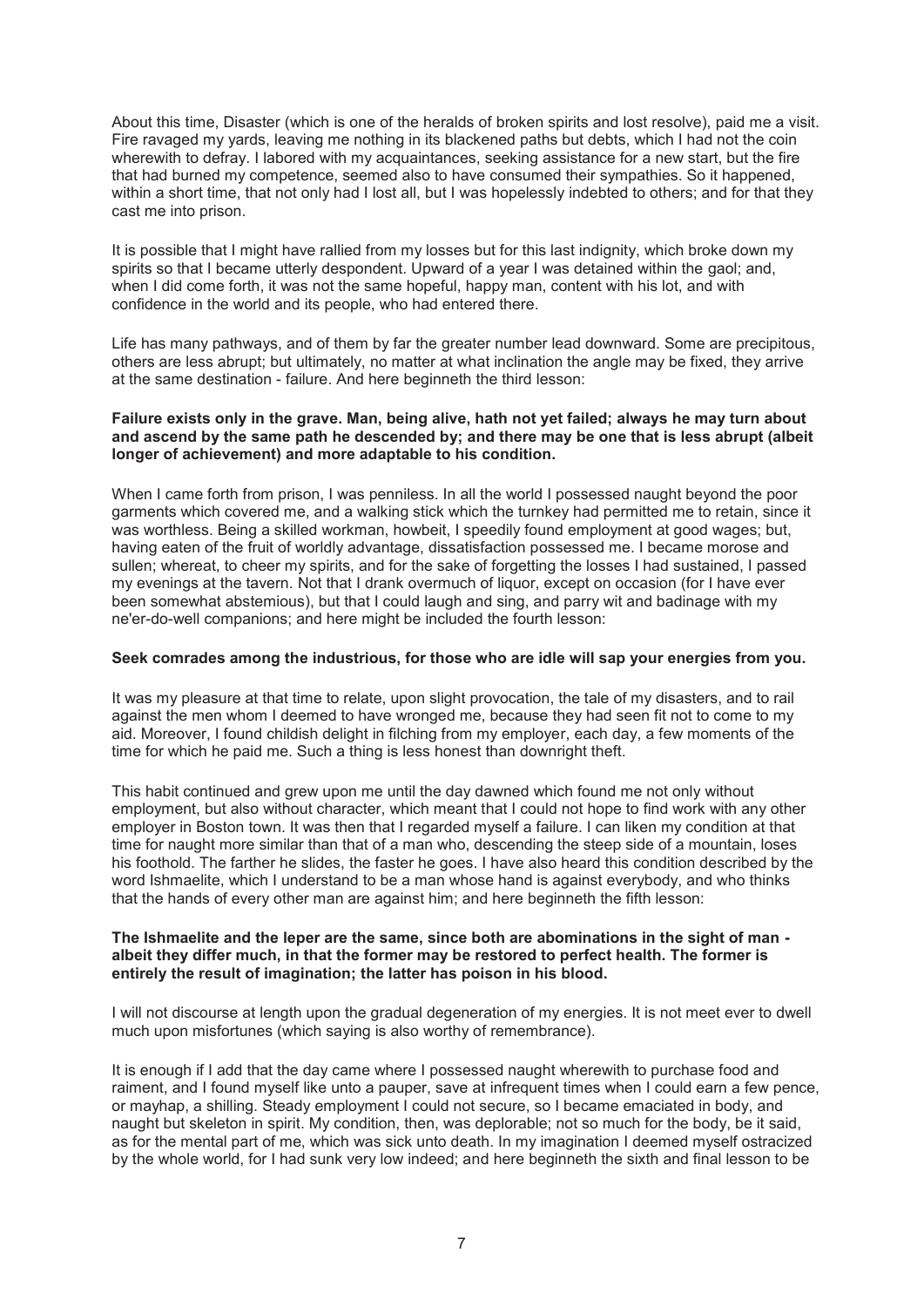acquired, (which cannot be told in one sentence, nor in one paragraph, but must needs be adopted from the remainder of this tale).

*\* \* \**

Well do I remember my awakening, for it came in the night, when, in truth, I did awake from sleep. My bed was a pile of shavings in the rear of the cooper shop where once I had worked for hire; my roof was the pyramid of casks, underneath which I had established myself. The night was cold, and I was chilled, albeit, paradoxically, I had been dreaming of light and warmth and of the depletion of good things. You will say, when I relate the effect the vision had on me, that my mind was affected. So be it, for it is the hope that the minds of others might be likewise influenced which disposes me to undertake the labor of this writing. It was the dream which converted me to the belief - nay, to the knowledge that I was possessed of two entities: and it was my own better self that afforded me the assistance for which I had pleaded in vain from my acquaintances. I have heard this condition described by the word "double." Nevertheless, that word does not comprehend my meaning. A double, can be naught more than a double, neither half being possessed of individuality. But I will not philosophize, since philosophy is naught but a suit of garments for the decoration of a dummy figure.

Moreover, it was not the dream itself which affected me; it was the impression made by it, and the influence that it exerted over me, which accomplished my enfranchisement. In a word, then, I encouraged my other identity. After toiling through a tempest of snow and wind, I peered into a window and saw that other being. He was rosy with health; before him, on the hearth, blazed a fire of logs; there was a conscious power and force in his demeanor; he was physically and mentally muscular. I rapped timidly upon the door, and he bade me enter. There was a not unkindly smile of derision in his eyes as he motioned me to a chair by the fire; but he uttered no word of welcome; and, when I had warmed myself, I went forth again into the tempest, burdened with the shame which the contrast between us had forced upon me. It was then that I awoke; and here cometh the strange part of my tale, for, when I did awake, I was not alone. There was a Presence with me; intangible to others, I discovered later, but real to me.

The Presence was in my likeness, yet it was strikingly unlike. The brow, not more lofty than my own, yet seemed more round and full; the eyes, clear, direct, and filled with purpose, glowed with enthusiasm and resolution; the lips, chin - ay, the whole contour of face and figure was dominant and determined. He was calm, steadfast, and self-reliant; I was cowering, filled with nervous trembling, and fearsome of intangible shadows. When the Presence turned away, I followed, and throughout the day I never lost sight of it, save when it disappeared for a time beyond some doorway where I dared not enter; at such places, I awaited its return with trepidation and awe, for I could not help wondering at the temerity of the Presence (so like myself, and yet so unlike) in daring to enter where my own feet feared to tread.

It seemed also as if purposely, I was led to the place and to the men where, and before whom I most dreaded to appear; to offices where once I had transacted business; to men with whom I had financial dealings. Throughout the day I pursued the Presence, and at evening saw it disappear beyond the portals of a hostelry famous for its cheer and good living. I sought the pyramid of casks and shavings.

Not again in my dreams that night did I encounter the Better Self (for that is what I have named it), albeit, when, perchance, I awakened from slumber, it was near to me, ever wearing that calm smile of kindly derision which could not be mistaken for pity, nor for condolence in any form. The contempt of it stung me sorely.

The second day was not unlike the first, being a repetition of its forerunner, and I was again doomed to wait outside during the visits which the Presence paid to places where I fain would have gone had I possessed the requisite courage. It is fear which deporteth a man's soul from his body and rendereth it a thing to be despised. Many a time I essayed to address it but enunciation rattled in my throat, unintelligible; and the day closed like its predecessor. This happened many days, one following another, until I ceased to count them; albeit, I discovered that constant association with the Presence was producing an effect on me; and one night when I awoke among the casks and discerned that he was present, I made bold to speak, albeit with marked timidity.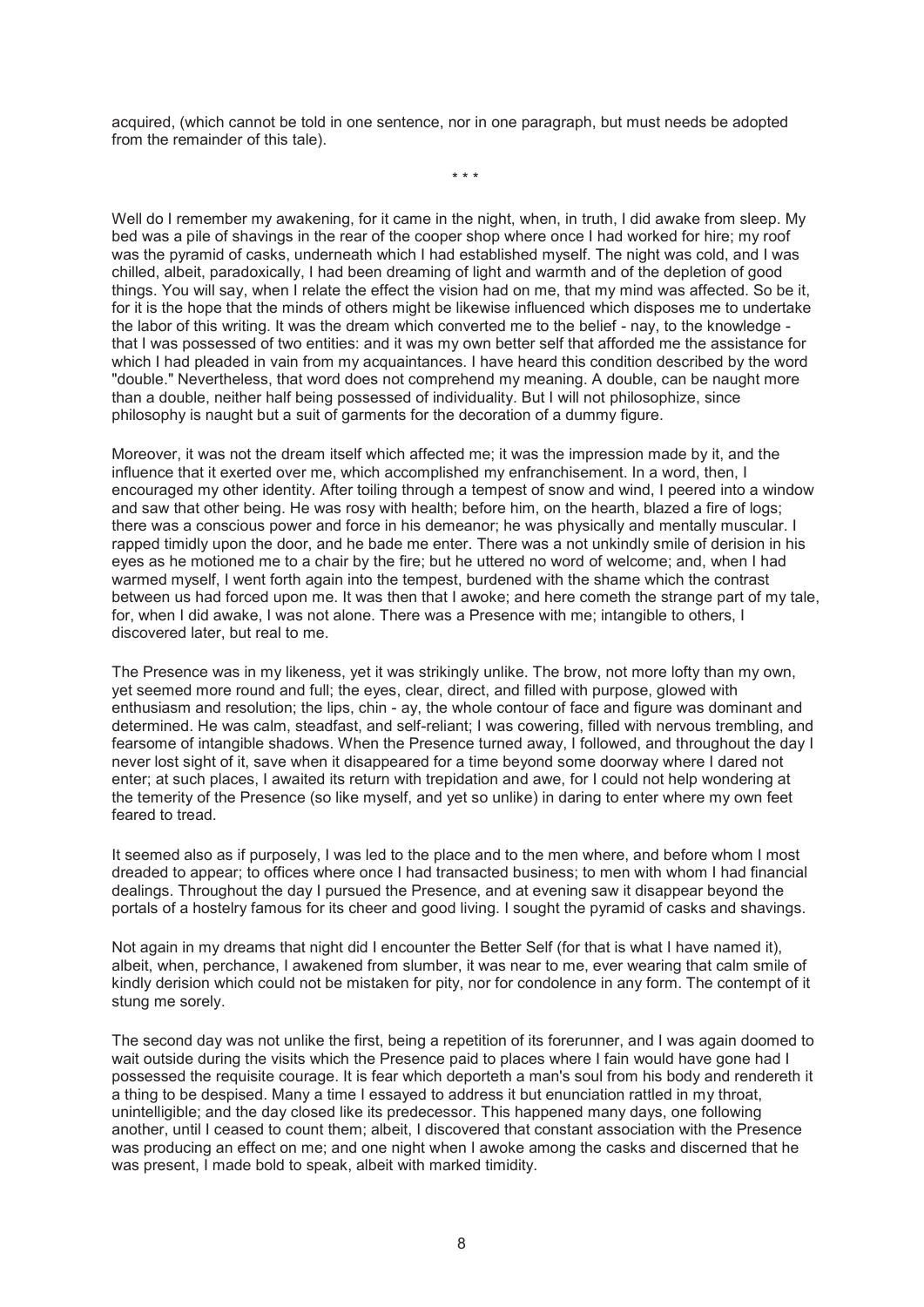"Who are you?" I ventured to ask; and I was startled into an upright posture by the sound of my own voice; and the question seemed to give pleasure to my companion, so that I fancied there was less of derision in his smile when he responded.

"I am that I am," was the reply. "I am he who you have been; I am he who you may be again; wherefore do you hesitate? I am he who you were, and whom you have cast out for other company. I am the man made in the image of God, who once possessed your body. Once we dwelt within it together, not in harmony, for that can never be, nor yet in unity, for that is impossible, but as tenants in common who rarely fought for full possession. Then, you were a puny thing, but you became selfish and exacting until I could no longer abide with you, therefore I stepped out. There is a plus-entity and minus-entity in every human body that is born into the world. Whichever one of these is favored by the flesh becomes dominant; then is the other inclined to abandon its habitation, temporarily or for all time. I am the plus-entity of yourself; you are the minus-entity. I own all things; you possess naught. That body which we both inhabited is mine, but it is unclean, and I will not dwell within it. Cleanse it, and I will take possession."

"Why do you pursue me?" I next asked of the Presence.

"You have pursued me, not I you. You can exist without me for a time, but your path leads downward, and the end is death. Now that you approach the end, you debate if it be not politic that you should cleanse your house and invite me to enter. Step aside, from the brain and the will; cleanse them of your presence; only on that condition will I ever occupy them again."

"The brain has lost its power," I faltered. "The will is a weak thing, now; can you repair them?"

**"Listen!"** said the Presence, and he towered over me while I cowered abjectly at his feet.

"To the plus-entity of a man, all things are possible. The world belongs to him, - is his estate. He fears naught, dreads naught, stops at naught; he asks no privileges, but demands them; he dominates, and cannot cringe; his requests are orders; opposition flees at his approach; he levels mountains, fills in vales, and travels on an even plane where stumbling is unknown."

Thereafter, I slept again, and, when I awoke, I seemed to be in a different world. The sun was shining and I was conscious that birds twittered above my head. My body, yesterday trembling and uncertain, had become vigorous and filled with energy. I gazed upon the pyramid of casks in amazement that I had so long made use of it for an abiding place, and I was wonderingly conscious that I had passed my last night beneath its shelter.

The events of the night recurred to me, and I looked about me for the Presence. It was not visible, but anon I discovered, cowering in a far corner of my resting place, a puny abject shuddering figure, distorted of visage, deformed of shape, disheveled and unkempt of appearance. It tottered as it walked, for it approached me piteously; but I laughed aloud, mercilessly. Perchance I knew then that it was the minus-entity, and that the plus-entity was within me; albeit I did not then realize it. Moreover, I was in haste to get away; I had no time for philosophy. There was much for me to do - much; strange it was that I had not thought of that yesterday. But yesterday was gone - today was with me - it had just begun.

As had once been my daily habit, I turned my steps in the direction of the tavern, where formerly I had partaken of my meals. I nodded cheerily as I entered, and smiled in recognition of returned salutations. Men who had ignored me for months bowed graciously when I passed them on the thoroughfare. I went to the washroom, and from there to the breakfast table; afterwards, when I passed the taproom, I paused a moment and said to the landlord:

"I will occupy the same room that I formerly used, if perchance, you have it at disposal. If not, another will do as well, until I can obtain it."

Then I went out and hurried with all haste to the cooperage. There was a huge wain [large wagon] in the yard, and men were loading it with casks for shipment. I asked no questions, but, seizing barrels,